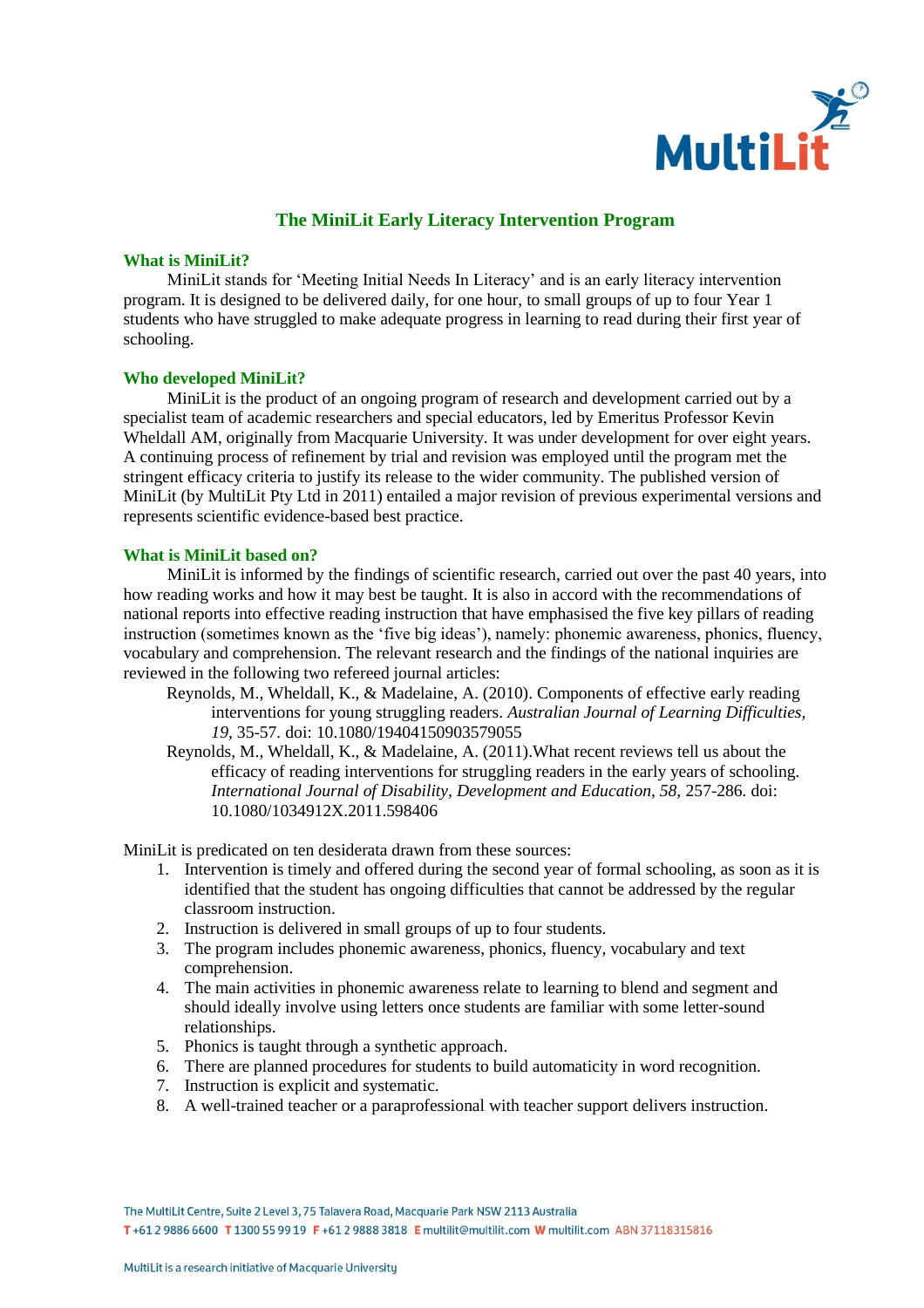- 9. Sessions are frequent, preferably daily, and involve at least 20-30 minutes of intensive instruction.
- 10. Assessment procedures and tools are available to identify struggling students and to monitor their progress.

# **What does MiniLit consist of?**

MiniLit consists of 80 carefully structured lessons (sufficient for at least two terms of instruction) in an easy to hard sequence and is divided into two levels, Levels 1 and 2, with 40 lessons at each level. There are three main components of each lesson:

- Sounds and Words Activities
- Text Reading, and
- Story Book Reading

It is very important that *all* of three of these components are taught daily, as specified in the manual for the program:

MultiLit. (2011). *MiniLit early literacy intervention program.* Sydney: MultiLit Pty Ltd.

# **How are struggling students identified for participation in MiniLit and how is their progress monitored?**

Ideally, young struggling readers should be identified at the commencement of the second year of formal schooling. Preliminary benchmarks for early identification have been established on several literacy measures and are reported in:

Reynolds, M., Wheldall, K., & Madelaine, A. (2011). Early identification of young struggling readers: Preliminary benchmarks for intervention for students in years one and two in schools in New South Wales. *Australian Journal of Learning Difficulties, 20,* 127-143. doi: 10.1080/19404158.2011.586711

A weekly curriculum-based measure of early reading progress has also been developed to monitor the progress of struggling readers, reported in:

Reynolds, M., Wheldall, K. & Madelaine, A. (2009). Building the WARL: The development of the Wheldall Assessment of Reading Lists, a curriculum-based measure designed to identify young struggling readers and monitor their progress. *Australian Journal of Learning Difficulties*, *14*, 89-111. doi: 10.1080/19404150902783443

## **What is the evidence for the efficacy of MiniLit?**

Successive iterations of the MiniLit program have been continually revised following efficacy trials. Reports of the early development trials of MiniLit are reported in the following journal articles:

- Reynolds, M., Wheldall, K., & Madelaine, A. (2007). Developing a ramp to reading for atrisk year one students: A preliminary pilot study. *Special Education Perspectives, 16,*  39-69. Retrieved from http://aase.edu.au/about/publications/perspectives
	- Reynolds, M., Wheldall, K., & Madelaine, A. (2007). 'Meeting Initial Needs In Literacy' (MINILIT): Why we need it, how it works and the results of pilot studies. *Australian Journal of Special Education, 31*, 147-158. doi: 10.1080/10300110701716188
	- Reynolds, M., Wheldall, K., & Madelaine, A. (2007). 'Meeting Initial Needs In Literacy' (MINILIT): A ramp to MULTILIT for younger low-progress readers. *Australian Journal of Learning Disabilities, 12,* 67-72. doi: 10.1080/19404150709546832

Randomised control trials have also been completed confirming the efficacy of the program. Reynolds, M., Wheldall, K., & Madelaine, A. (2010). An experimental evaluation of the efficacy of an intervention for young struggling readers in year one. *Special Education Perspectives, 19*(2)*,* 35-57. Retrieved from http://aase.edu.au/about/publications/ perspectives

Buckingham, J., Wheldall, K., & Beaman-Wheldall, R. (2012). A randomized control trial of a tier two small group intervention ('MiniLit') for young struggling readers. *Australian Journal of Learning Difficulties, 17,* 79-99*.* doi: 10.1080/19415532.2012.722038